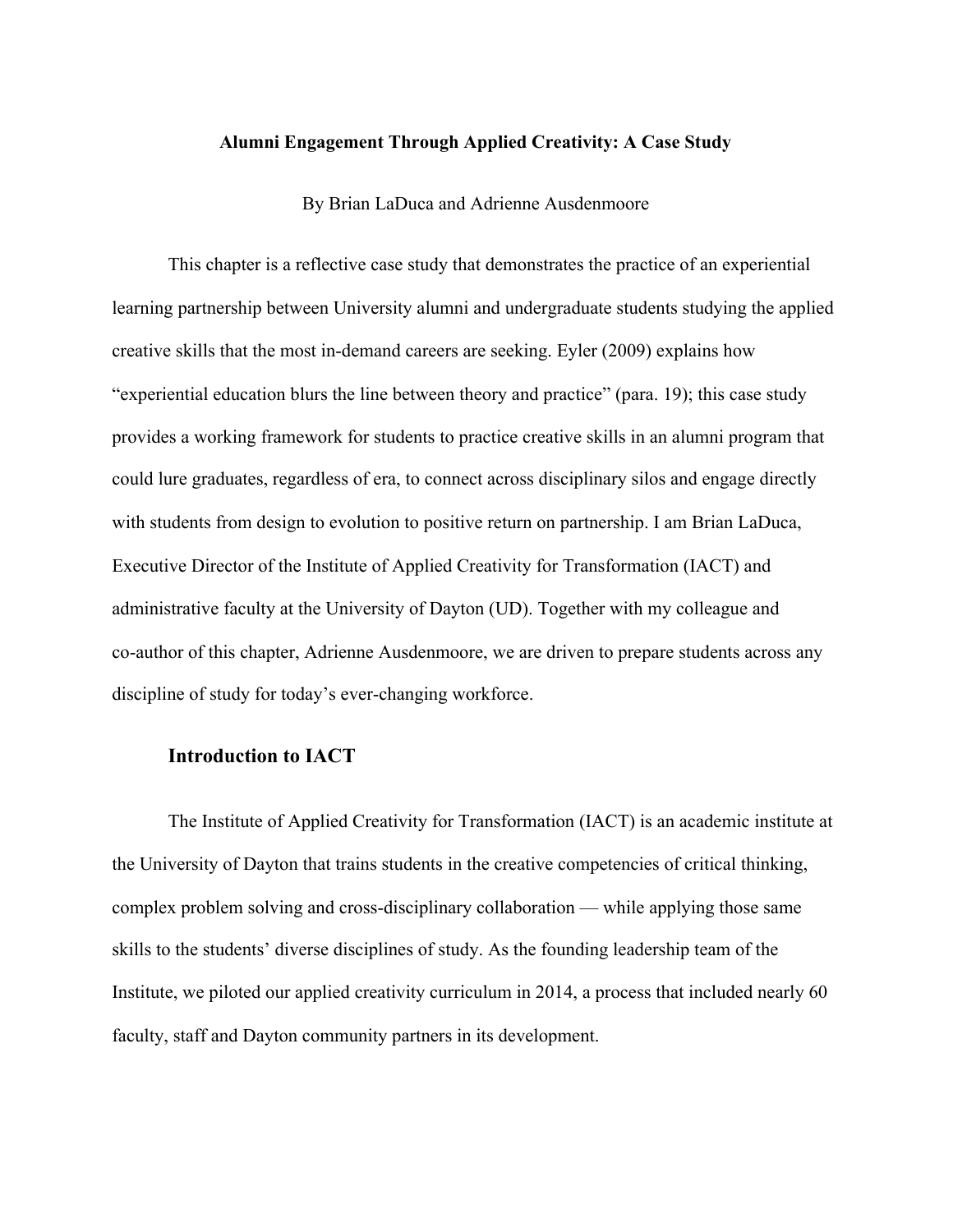In 2016, the World Economic Forum indicated that the three skills that would be in the highest demand by 2020 were complex problem-solving, critical thinking, and creativity. These skills not only teach students how to confront problems in an ever complex world but more importantly, help students understand how to think, which is imperative to all types of experiential learning opportunities (Kolb, 1984). Yet the skills identified globally as most important to creative problem solving are currently playing a minimal role in most curricula (Adobe, 2018). Through an adaptive framework that centers on building these creative competencies, we developed a transcripted academic certificate in applied creativity, the first of its kind in higher education. The certificate is open to undergraduate students of all majors, and graduated its first class of students in May of 2018. As of May 2020, 35 students have successfully completed the certificate, with an additional 67 currently enrolled.

The Institute's applied creativity pedagogy, while uniquely designed within the University of Dayton, has its roots in principles of design thinking — a methodology that originated at Stanford University's d.school. Design thinking is an approach to innovation that stems from an empathetic "people first" mindset and early prototyping/testing as the keys to learning and product development (Brown, 2008). The iterative process employed by the students at IACT approaches creative problem-solving through a cycle of active experimentation and reflective observation, as described in Kolb's (1984) experiential learning cycle.

Students training with IACT continue to study in their disciplinary field while developing their own personal DRIVE: a map for vocational discernment of one's own meaning that can actionize a student's Passion, Purpose and Possibility. Baxter Magolda's (2001, 2009) research shows that self-authorship benefits all learners because they are able to manage the dynamic complexities of their academic knowledge and their experiential engagement. The mentoring and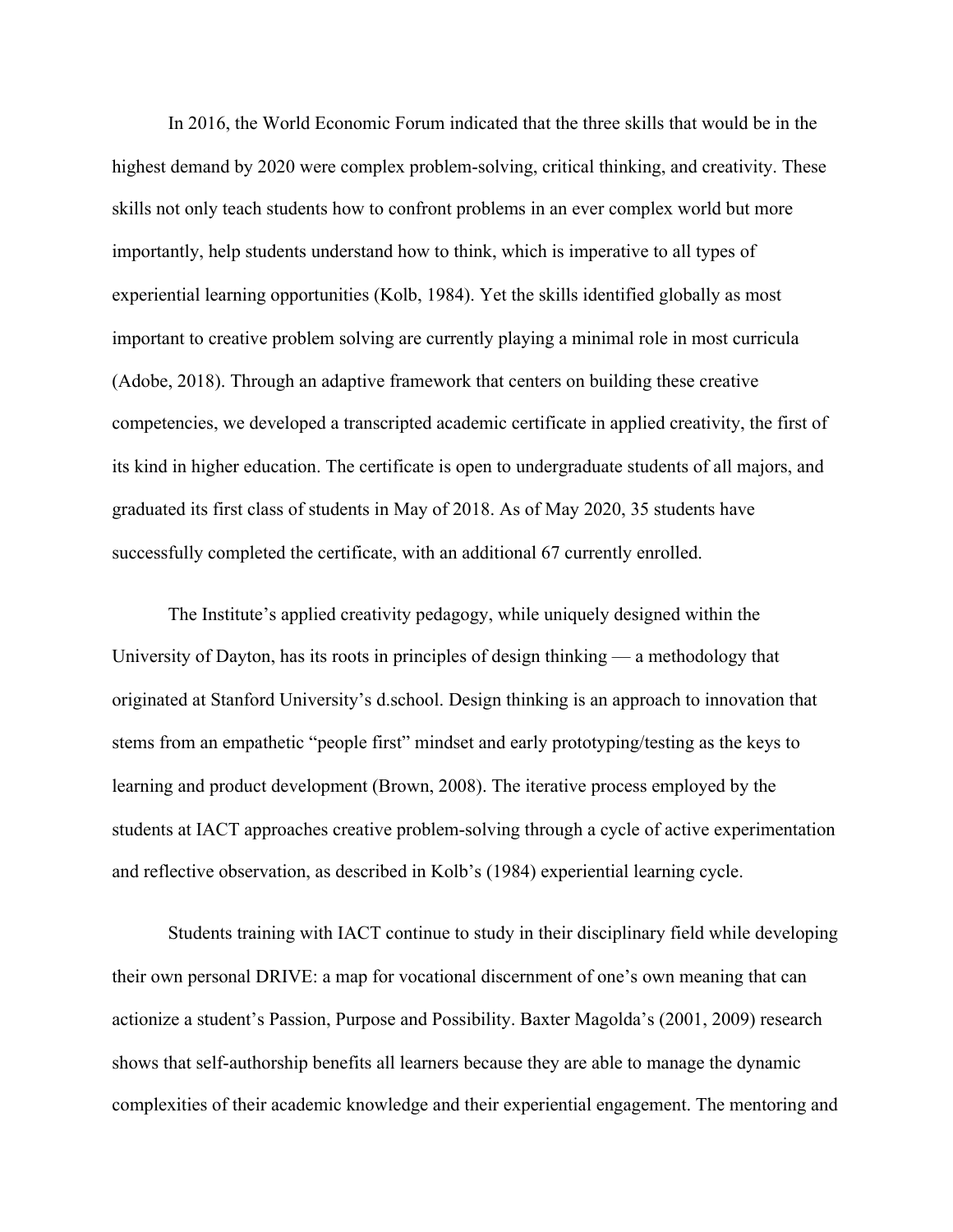advising model developed at IACT embraces the recursive and iterative dialog between student and educators around skills, talents, passions and visions. The DRIVE engages students by navigating their relational knowledge, human engagement and critical reflection of self, based off of the University of Dayton's holistic educational philosophy and Singleton's (2015) Head, Heart and Hands Model for Transformational Learning. The DRIVE is vocationally-centered with a long-term relational process that guides one's focus away from 'what' you are going to do with your life but rather on the sense of being, or 'who' you are working towards.

The integrated curriculum of the IACT certificate emphasizes the whole of a student's experience, rather than simply the context of their chosen major or a specific course subject. As a result, even simple class exercises provide the potential for immediate and meaningful application. This "framing" brings the real world into the classroom while simultaneously engaging students in critical reflection about the experiences that they are partaking in (Roberts, 2016, p. 92-94). Still, students who self-select into the IACT program are diverse. Students seeking a sense of belonging, students who identify as "go-getters," and students who are looking for that career advantage are all part of the program. For many of them the focus is on the creative skills, and for others it's the ability to be vulnerable with intention; in all cases the student-centered approach to their lived and learned experiences is key.

The 13-credit hour certificate culminates in a two-part experiential learning cornerstone, known as ACT III: Vocational Innovation and ACT IV: Innovative Transformation. The course focuses on the practice of key competencies and development of creative solutions that apply students' DRIVEs to societal issues and challenges. The students come from a wide variety of majors and learn to work effectively with peers from other disciplines to develop a shared learning experience. This transdisciplinary approach "dissolves the boundaries between the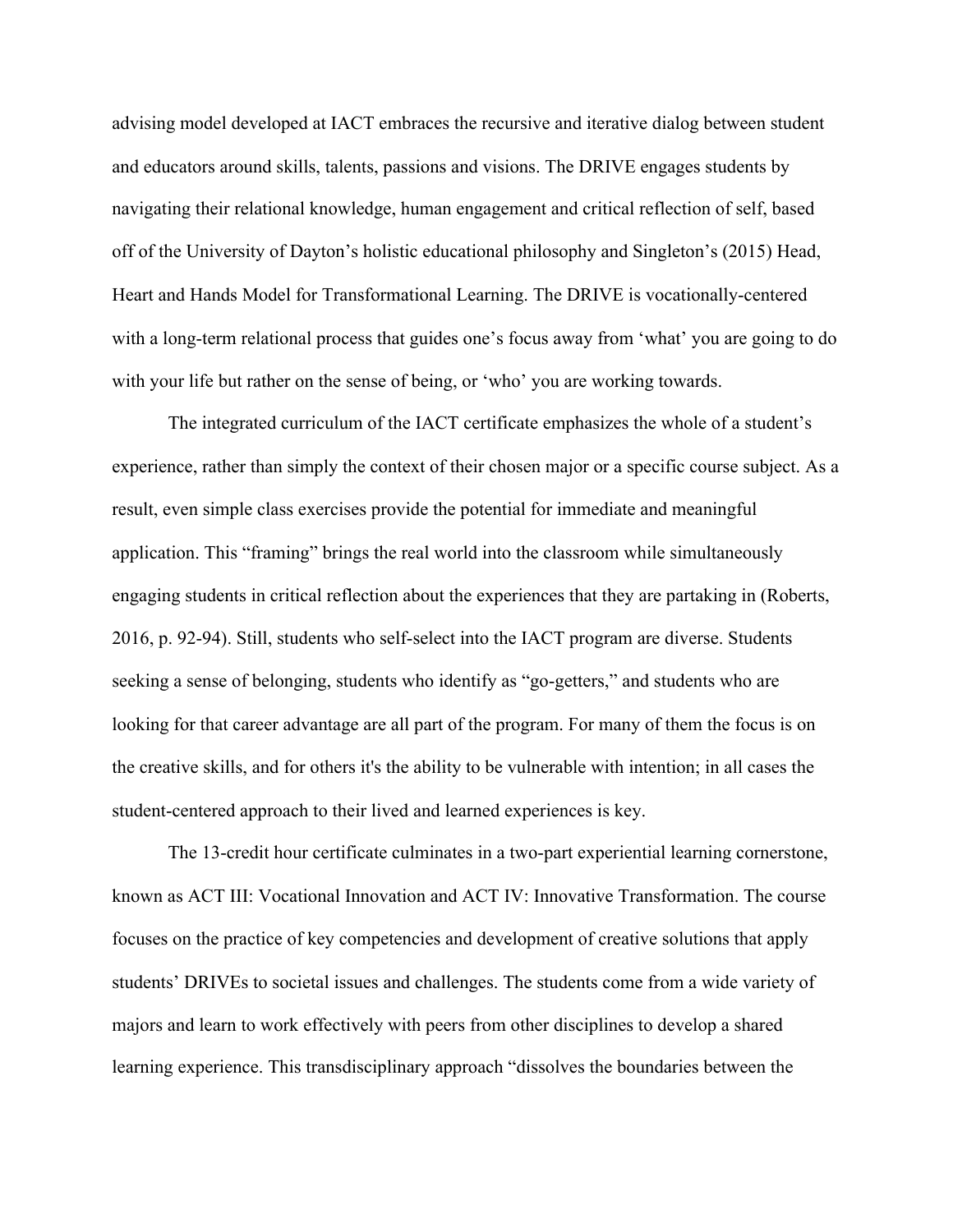conventional disciplines and organizes teaching and learning around the construction of meaning in the context of real-world problems or themes" (International Bureau of Education).

Problem solving skills and the ability to work on a team have been identified as key resume attributes for employers (NACE, 2020). The introduction of an Alumni Influencer program, launched in fall of 2019, provides alumni and other interested champions of our work an opportunity to "give back" as a mentor by contributing to the growth and sustainability of the student experience and the entire academic institute (Wenger, 1998). The program engages alumni to guide a student team towards successful completion of their transdisciplinary cornerstone projects during the final year in the certificate program. Through this one year commitment, the influencers connect their own background, current work, and lived experience with the students' DRIVEs.

The process for the inaugural Alumni Influencer program was an ongoing experience that saw many iterations in its first year. As executive director, I have observed that even in its early stages, the Alumni Influencer program has provided our students a tremendous value-add in gaining real-world insights and experiences that connect to their own vocation and self-authorship while connecting with an alumnus on a deeper level. As emerging research continues to detail the importance of creative skill acquisition and application within the workforce, it is as important that students in our program also have a deep understanding of themselves. This act of vulnerability is a key component for developing a true trust for idea development, and the attempts to teach this early in the program has proven positively evident in our upperclassmen when they enter our Alumni Influencer program.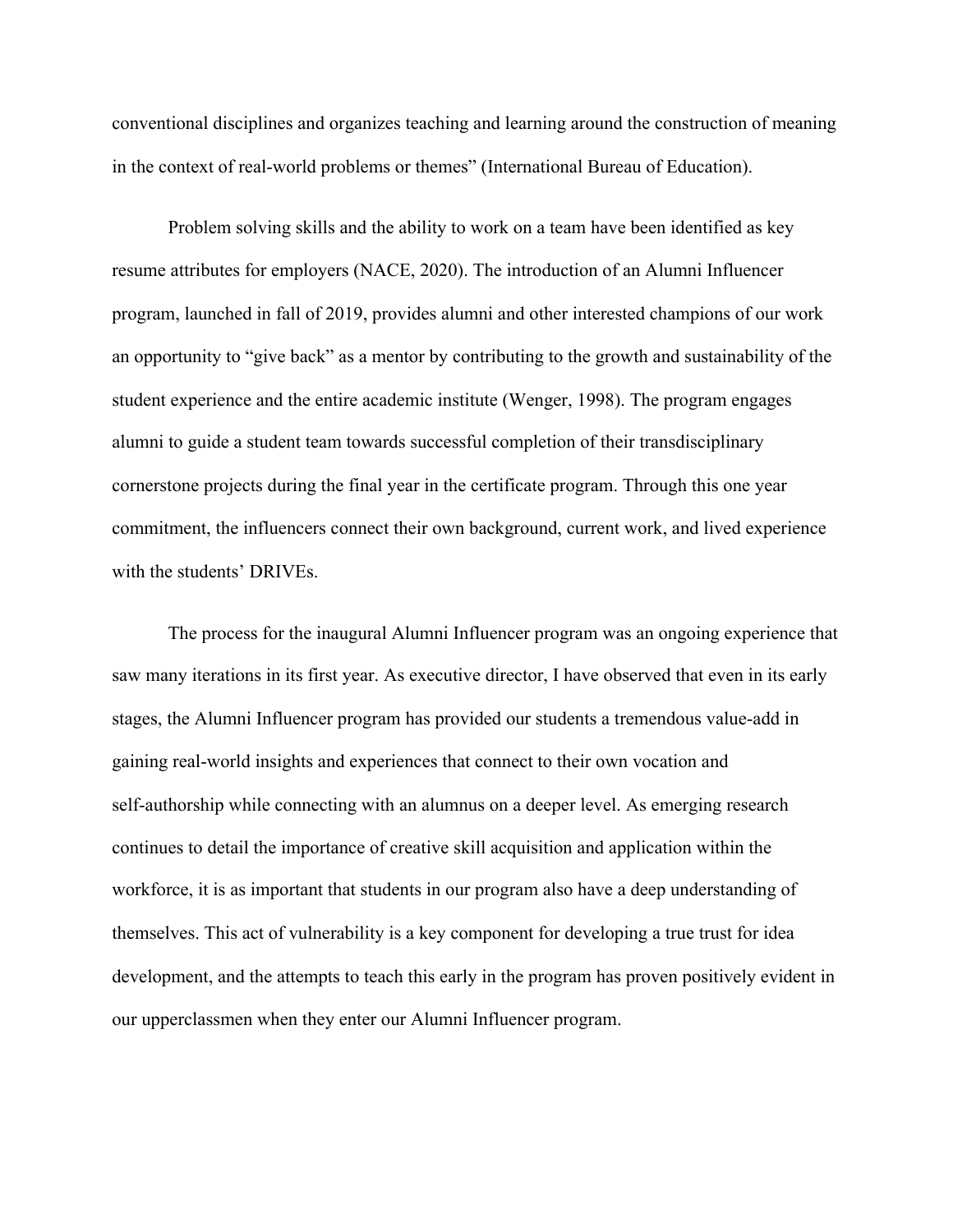## **Laying the Groundwork for Alumni Engagement**

In the Fall of 2018, shortly after IACT's first nine undergraduates completed the certificate, many units across the University began to grow curious about the impact and outcomes of such a novel and new academic institute. One specific area that was especially focused on the IACT was University Advancement, which includes Alumni Relations. The interdisciplinarity of our institute provided a much larger landscape for alumni interest and involvement, and a mutual interest between IACT and Advancement to engage UD alumni of any generation was a very strong catalyst for further investigation.

Traditionally, Advancement/Alumni Relations will begin relationship building with the intention to procure donations in the form of gifts and scholarships. Instead, our Alumni Influencer program stemmed from alumni who were interested in the learning, the innovative approach to teaching, and the student growth and application. They were excited about the cross-disciplinary structure of engineers working with education majors, and philosophy majors working with exercise science majors. For me, I did not want to build new relationships simply to fund another program. What I wanted was an alumni family that could give actual credence to the developing creative mindset of students from across all majors of the University. Money would be nice. A sustainable and evolving relationship would be preferred, for it models the importance of a transformative, people-to-people relationship that focuses on the applied creative competencies of resilience, empathy and initiative versus the more common transactional people-to-product relationship that tends to dominate most innovation and entrepreneurial programs.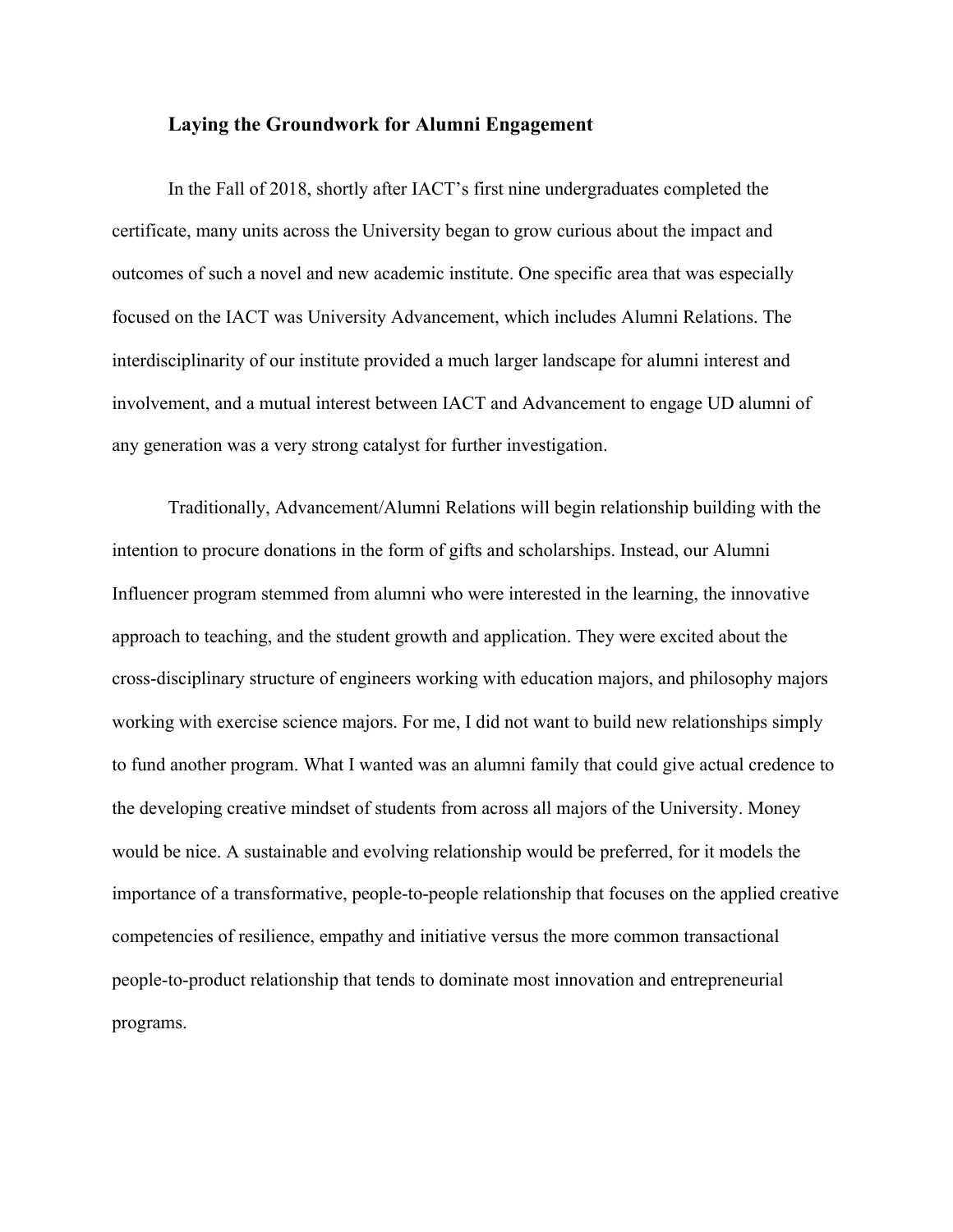A supportive colleague in Advancement took the initiative to begin an introductory process for alumni who shared in the IACT mindset and design-thinking inspired approaches to complex problem solving. She began to communicate with alumni within the entrepreneurial, education, creativity and design sectors — focusing specifically on those "outside the box" thinkers and creators who would have thrived in IACT if it had existed during their time as undergraduate students. This approach might seem vast, expansive and ambiguous — and it was. Still, we began to find those alumni who thrived in such creative and ambiguous spaces and who understood the purpose and intended impact on the next generation of UD alumni. One such alumnus, an aspirational human whose life at that point had taken him across the business sectors into health, was the type of creative thinker that we hope the next generation of students will become. Our initial conversation provided the scaffolding for what is known today as the IACT Alumni Influencer program. By the end of that summer, we had six Influencers ready to pilot the first program.

#### **Connecting Students with Alumni**

A formalized "Roundtable" experience was scheduled for November of 2019, where the six Influencers came from across the country to the UD campus to meet with the 14 IACT certificate students during their regularly scheduled ACT III course. The students sat in a circle, interspersed with our Influencers and the IACT staff. It was an informally designed affair situated in the IACT's own Creator Space, a flexible space for quick and dirty iterative practices of creative innovation, with walls covered in glass boards for sketching and note taking and a color scheme more akin to a children's museum than a college classroom.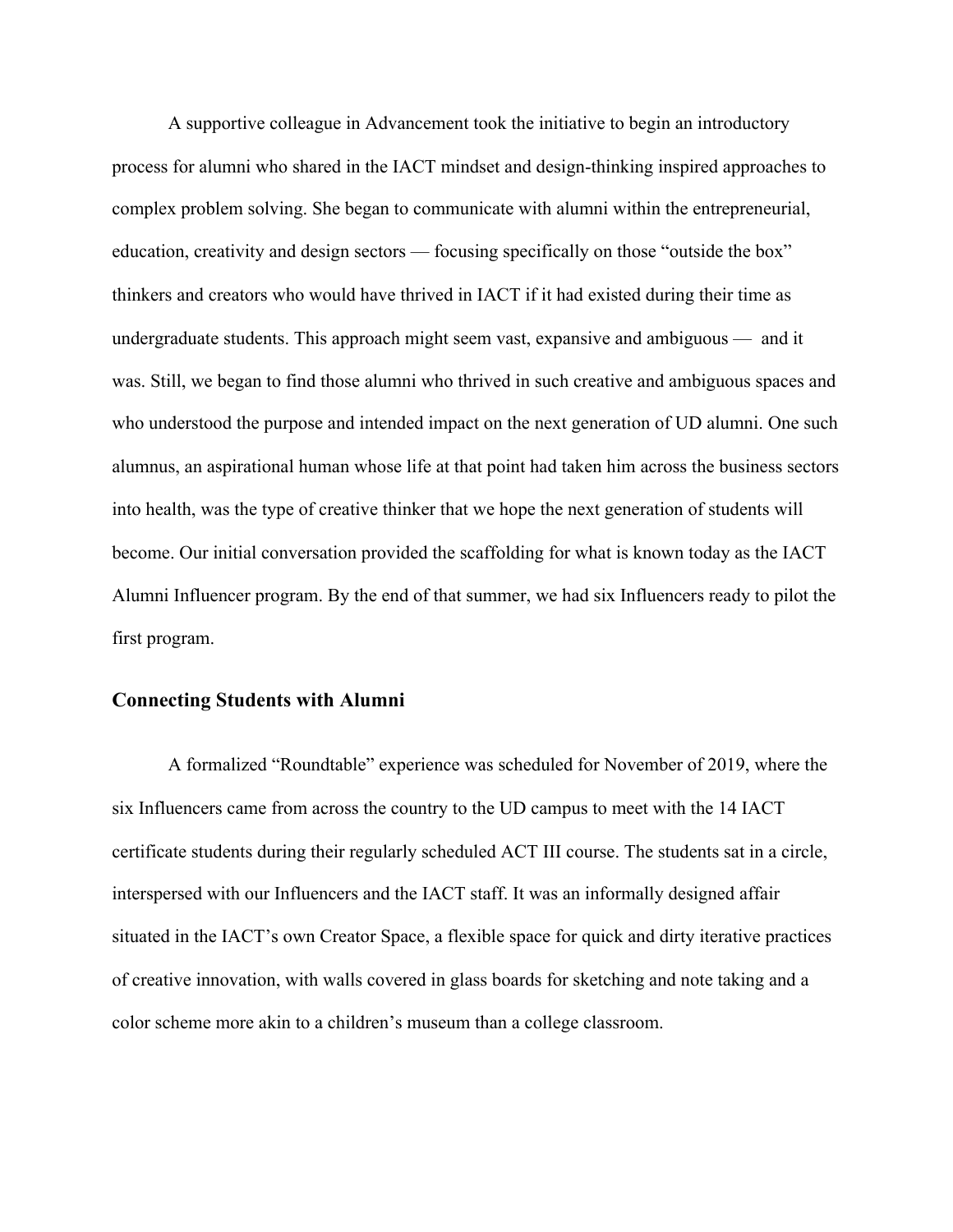A video camera was placed in the room to assure an archive of the dialog at the Roundtable would be captured for never before had we led such a public forum on vulnerability and the application of it through creative skills. The students were prompted to provide a story that connected their meaning-making practices within the DRIVE and their academic process and aspirations. The practice of storytelling was not new to any of the students in the room for each, by this time, had spent between nine to twelve hours of individual discernment with me. The action of storytelling with a larger group of colleagues and strangers was new. Yet each student reached deep into their passions, purposes and possibilities and shared for five to ten minutes on what drives them to be who they are. For example, one student shared that her DRIVE was to

impact long term health outcomes for patients experiencing chronic pain through preventative care. As a student in the Pre-Medicine Program at UD, I was surrounded by incredibly driven and focused students whose goal was to get into medical school, physician's assistant school, pharmacy school, etc. While I admired the work ethic of my peers, I felt disconnected from them in that I knew my passion for engaging in healthcare went beyond simply becoming a physician or physician's assistant... I took health policy courses, social work courses, health communication courses, anything to help to understand the unique challenges that patients and healthcare providers face today. I enjoyed all of these courses, and learned a lot from them, but none of them gave me the space to imagine, dream, create, or innovate a future.

The authenticity in the room was felt by the Influencers who worked to ask follow up questions that were not aimed as critiques of the story but more open-ended inquiries that pushed the students to seek a bit more tangible connection to the Influencers own work experience.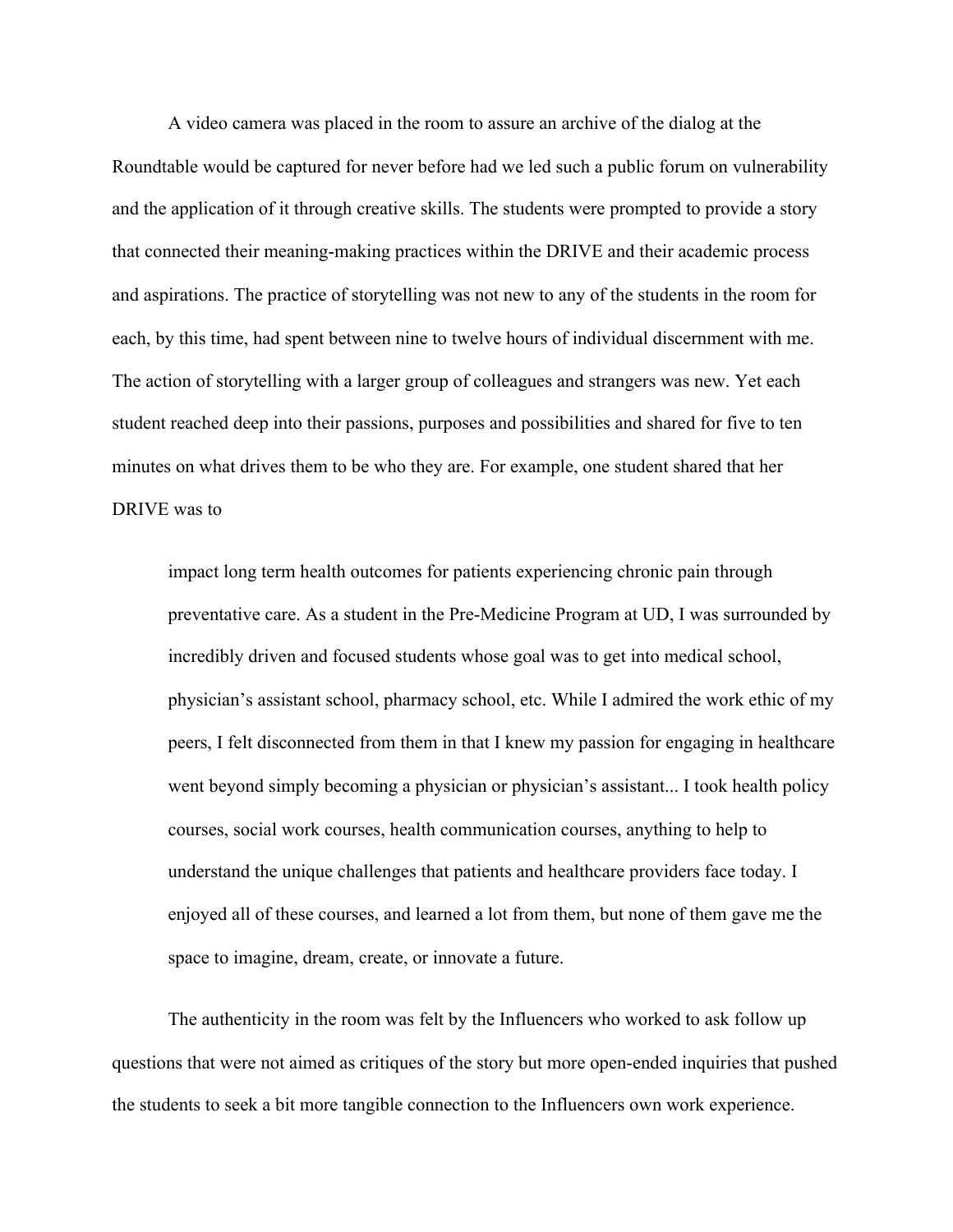Three hours of engagement between current students and alumni brought out deep levels of motivation, discipline and ambiguity. The emotions were very high due to the tremendous amount of respect given by each and every human in the Creator Space that late November afternoon. More importantly, connections between students and alumni were unearthed. This was the start of the transformative, person-to-person relationship I sought to develop between alumni and our academic program. Money, investment, or scholarships were never addressed but rather obstacles, dreams and aspirations were partnered in ways that a traditional student/alumni relationship may not find time to develop.

The outcome of this Roundtable was to create small cohorts of students whose stories found authentic connection with alumni Influencers in attendance. The process was quite organic and lacked pretension. I simply asked each Influencer if there was a single student who they felt most connected to from the Roundtable. This provided all Influencers an opportunity to review their hopes for specific student pairings and trios that they, as experienced professionals in various fields, could leverage to make possible innovative change in their own work and fields. Each Influencer was ultimately matched with a group of two or three diverse students.

One cohort example consisted of a senior pre-med major whose story revolved around women's reproductive rights, a senior finance major invested in blockchain technology for more inclusive economic exchange and a senior human resources major who, due to financial pressures, had to leave campus early and whose story was still in great transition. Their influencer was the previously mentioned alumnus who was in the innovative health industry out of Boston. The transactional outcome from this cohort was not supposed to be determined at this time but the transformative relationship was just starting. The new student cohorts would spend the remainder of the semester connecting their DRIVEs and disciplinary work together with their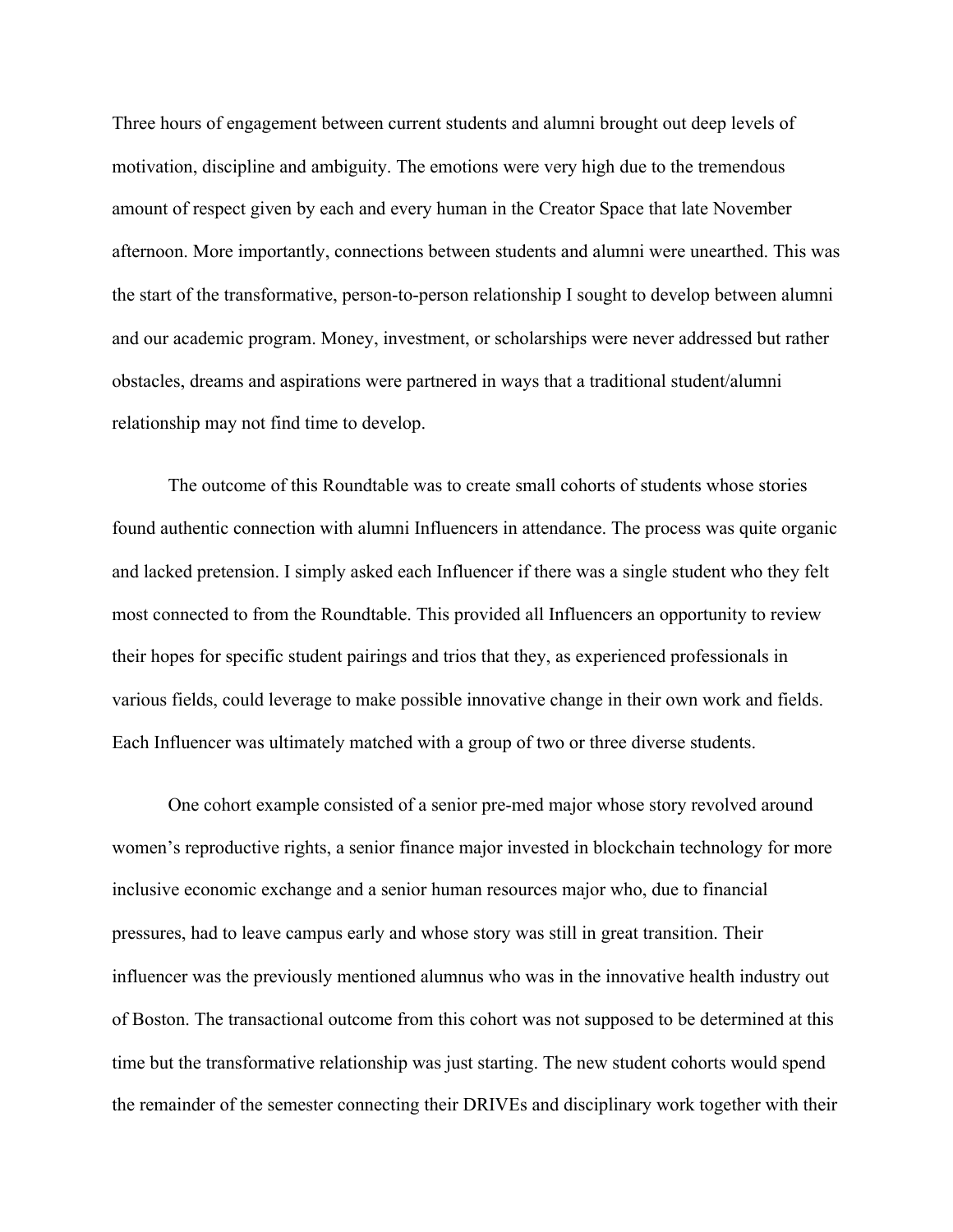Influencer, in order to develop a clear collaborative project idea that would address real-world problems or themes. One student shared the following about the relationship with his Influencer:

Early on in our work together, it became apparent that I was seen as a part of their team and they valued my unique perspective. It takes humility to admit that you do not have all the answers and seek outside help. I was able to ideate, brainstorm, rough draft, prototype, and present my ideas pertinent to employing people overcoming traumatic life events... This challenge forced me to do a lot of internal reflection and come from a position of both understanding and empathy.

# **The Ambiguity of a New Process**

Our first hiccup in this new program would begin to emerge at this point. As the fall semester neared an end, it was apparent that the next steps for Influencer engagement with the students were quite unclear. The students were both distracted with end of the semester demands and my unclear direction. Their communication back to their respective Influencers was minimal. The Influencers began asking questions around who should guide the relational process, the students or the Influencer. Some Influencers just jumped in and took the lead; others were less ambitious, afraid to interfere with overall program goals. My comfort with ambiguity translated as unclear, and because of that the act of developing a true understanding of the Influencers, their students, and the specific real world challenge they were to work on was not 100% successful by the time the students left for winter break.

At the start of 2020, it was imperative that the Influencer group had a balance of understanding and empowerment when working directly with their respective student teams. Due to the lack of what Kolb (1984) calls "abstract conceptualism" any final stage of understanding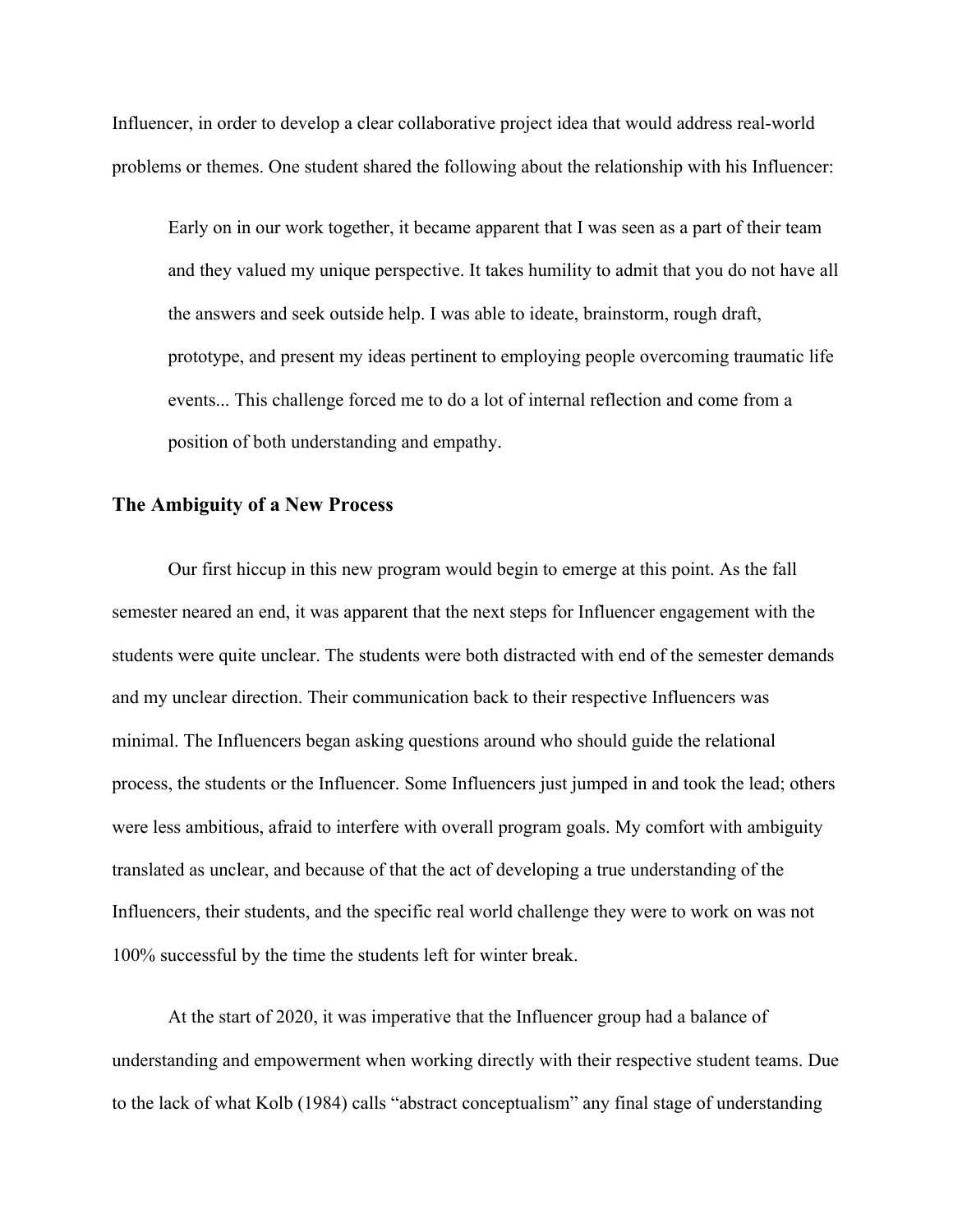the relationships between the student, the Influencer and how they were going to create a transferability for their own practices was going to be nearly impossible because of this unclear start. An IACT Influencer Starter Pack was created to bridge that gap in "abstract conceptualism" which provided the vocabulary, the mission, visions, pedagogy and creative exercises that the students would begin working on in the spring semester with the goal for the Starter Pack to aid in explaining those IACT specific models to help develop a shared understanding of what was a very emerging program (Kolb, 1984).

The weekly work between the Influencers and their respective student teams would cover the following over the course of the spring semester:

- **Challenge Statement:** Working from the Roundtable and the collaboration between students' DRIVEs and their Influencer's experience, a "How Will We" statement was created to understand the initial plan and outcome.
- **DRIVE Collision:** Each student team identified the intersections between each other's DRIVE statements and how those intersections provide a shared vocational goal among the students.
- **First Lens Solution:** Students developed an initial idea for deliverable that should seek to solve the challenge, give disciplinary direction and satisfy the Influencer's overall goal.
- **Necessities:** Students were asked to develop a simple story wherein their discipline and DRIVE were put into a realistic position to satisfy both the challenge and the first lens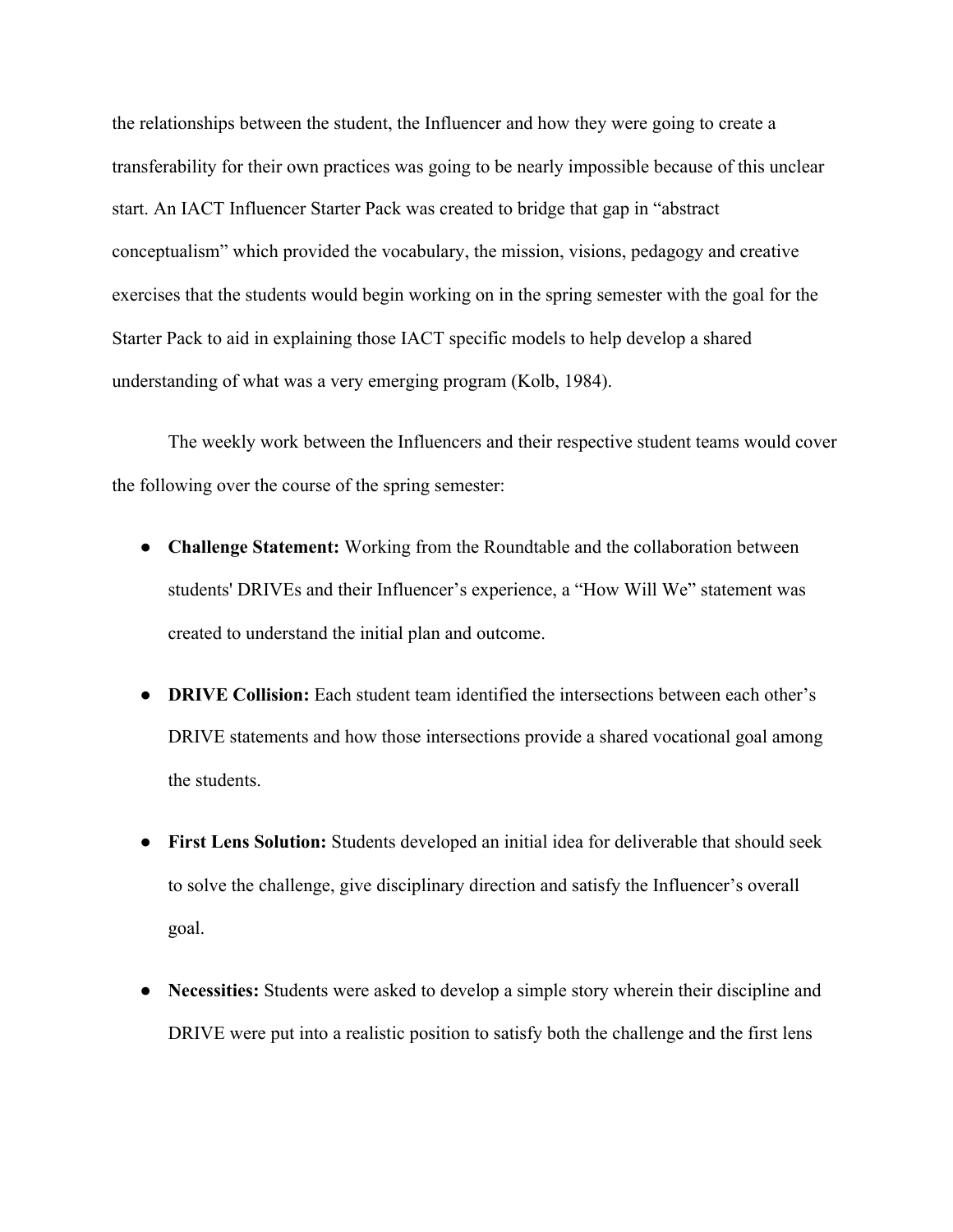solution. Common unknowns and tensions that were shared between the student teams were then recognized as necessary to the continued research and development.

- **DRIVE Actions:** Students revisited their own vocational mapping to determine how their Purpose+Passion, Passion+Possibility and Possibility+Purpose could be leveraged to help address the necessities.
- **Leverage Points:** The student's common DRIVE actions and their addressing of the necessities were then transformed into very specific themes and concepts that would become the tangible frameworks for the next iteration of the Challenge Solution.
- **Field Tests:** Working specifically with their Influencer's network of contacts and potential recipients of the final deliverable, students would build on-the-ground experiences to test the leverage points identified to assure these are the key needs being addressed within the challenge and solution.

The weekly experiential collaboration between the Influencers and the students found a great rhythm between January through early March. Concepts, ideas and even field tests were being scheduled in order to leave a solid month to assess the field test results with Influencers and finish designing and building the needed solution. On Thursday March 12th, the University of Dayton declared a pause on face-to-face teaching due to the emerging COVID-19 pandemic. Immediately, we were faced with moving to a virtual format and developing a plan for doing so successfully. Cohort groups had already scheduled field tests that now had to be canceled. One group was exploring ways to cater to different student learning styles, and had planned to interview and prototype tests for grade school educators in Indianapolis. Another team conducting a large scale survey around college accessibility had planned to follow up in person;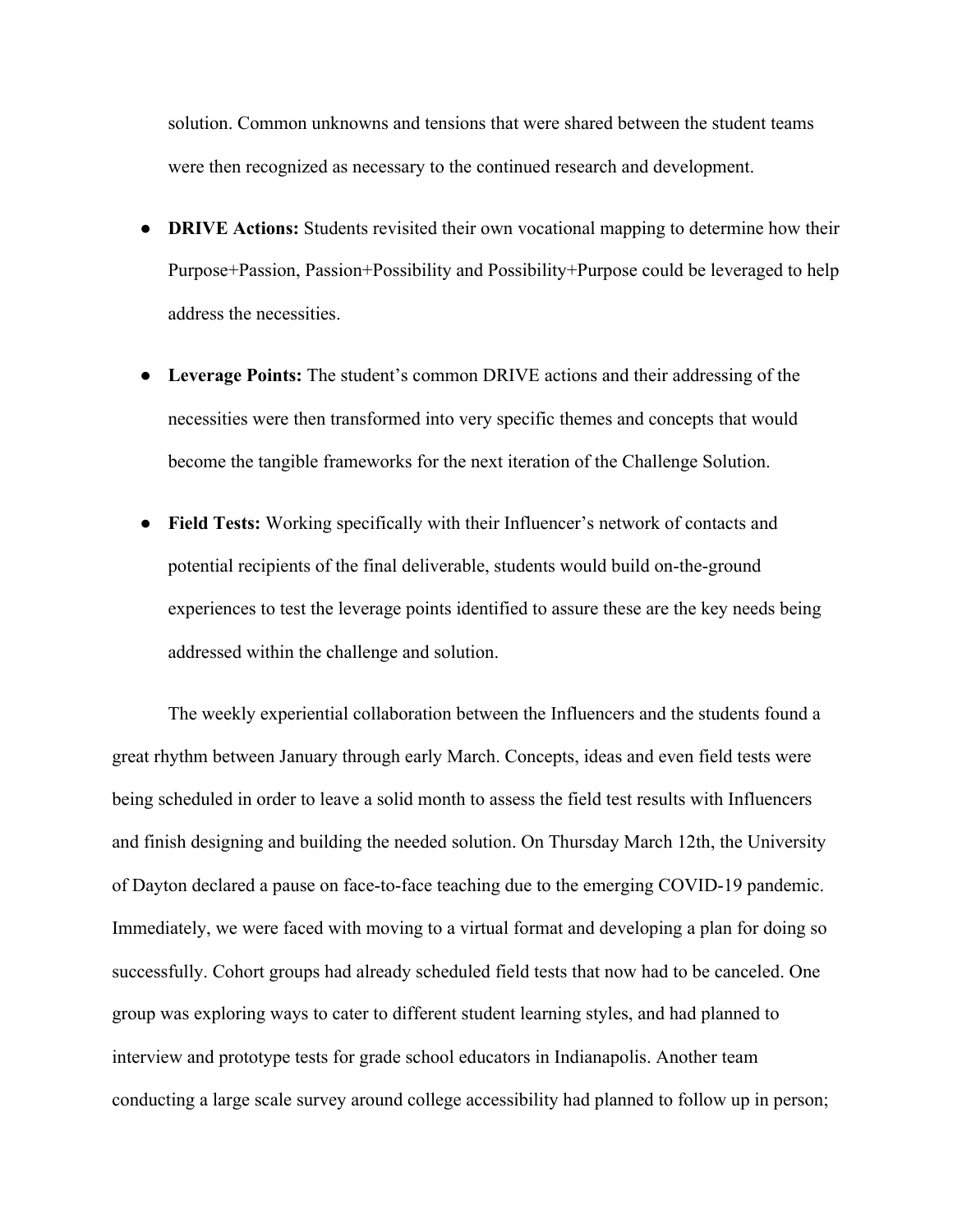this now had to move to a virtual format that no one was prepared for. More importantly, the one-on-one weekly meetings between the cohorts and I were now going to be fully virtual — but when to reschedule and how much time would be left in the semester to do so was left without answer.

## **The Pivot to Online**

Eleven days after the University's COVID-19 announcement and a scheduled spring break, communication with the certificate students resumed. While much interaction with the Influencers had already been in a virtual format, we understood that navigating this new normal of online coursework was a load the students were not expecting. The goal was to balance both the deflating sense of student morale with a creative, innovative and transferable method for certificate completion.

I communicated with all Influencers to lay out a prospective plan for next steps that specifically asked how we could assure that their wants, needs and visions were still supported. We set up a series of Zoom calls to assure communication and support was both clean and inspired for all invested in the program. This would give the students as well as the Influencers, who too were going through transitions of their own due to the pandemic, the time to get other needed priorities in order before returning to the creative and innovative work they had developed earlier in the year.

From the moment the pandemic disrupted the program, we were prepared for the student teams and their Influencers to create, design, and deliver on the work in whatever new state they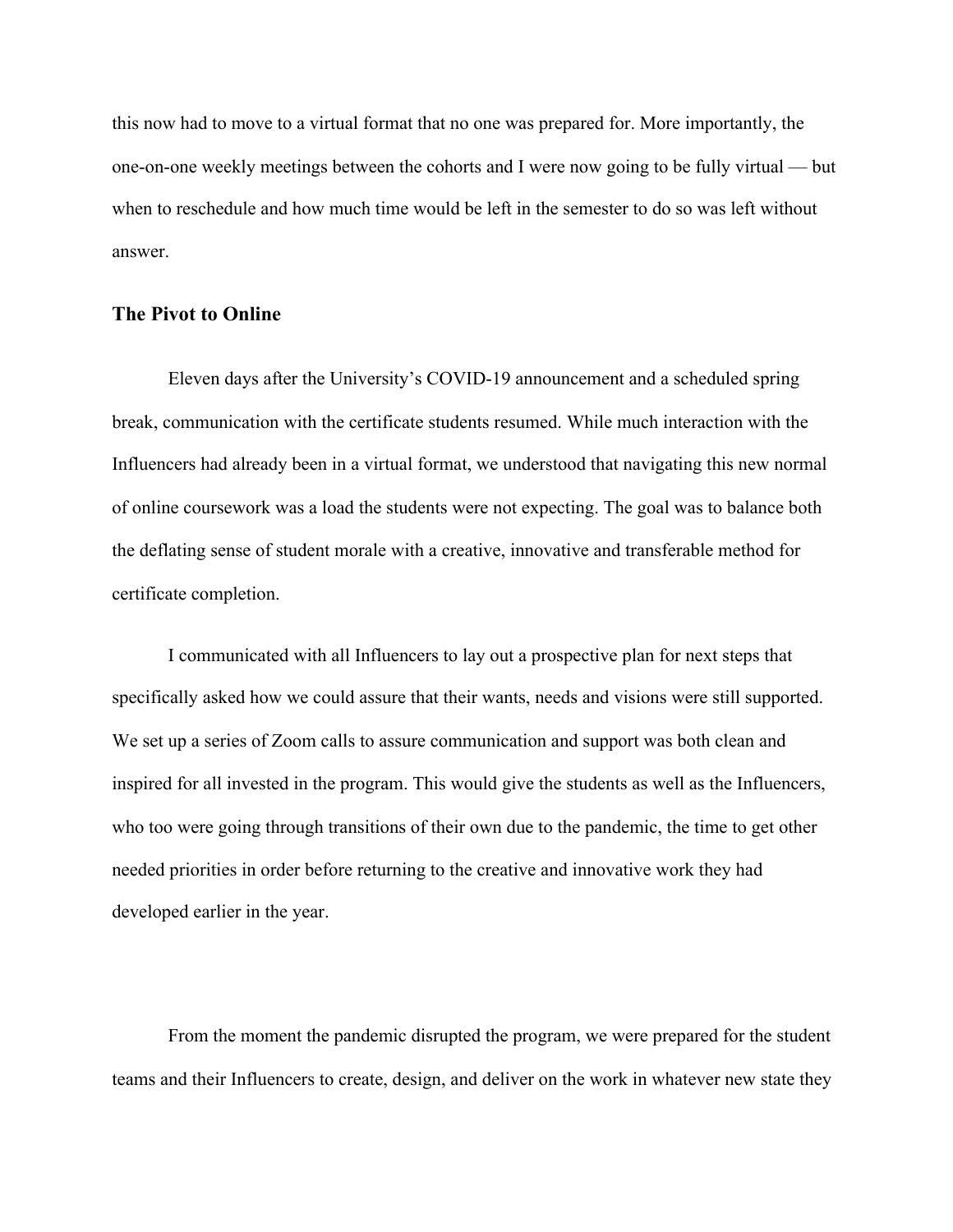still found passion and purpose in. The active experimentation during these final weeks of work took on a much broader sense of transferability. The one-on-one weekly meetings with me pivoted to weekly Zoom calls for each Influencer and their students. I began joining the calls to observe and get a sense of commitment while also seeing how much, if any, of the work done during class pre-COVID was still valuable and relevant. To my surprise, the work found continued momentum and even more importantly, purpose and value for the students and their Influencers. As one student shared,

I have learned that we cannot continue to keep approaching the same challenges from the same perspective, but maybe from a different angle. We need to change the way we even approach the problems, and that is what my group challenged me to consider. Our team relationship with our influencer was honestly stronger and more influential than I anticipated it to be.

The purposeful learning that was occurring at this point has always been the intent of the IACT, but we understood that getting the collaborative work between students and their Influencer completed was going to be top priority during the pandemic. Yet, as we pleasantly discovered, the usefulness and relevance of the learning was less about the product deliverable for the Influencer but the strengthening of relationship, practicing incorporating diverse perspectives and the exhibiting of flexibility became the learning most useful to students' life (Kolb, 1984). The Influencers also highlighted the importance of students practicing skills and developing professional experience: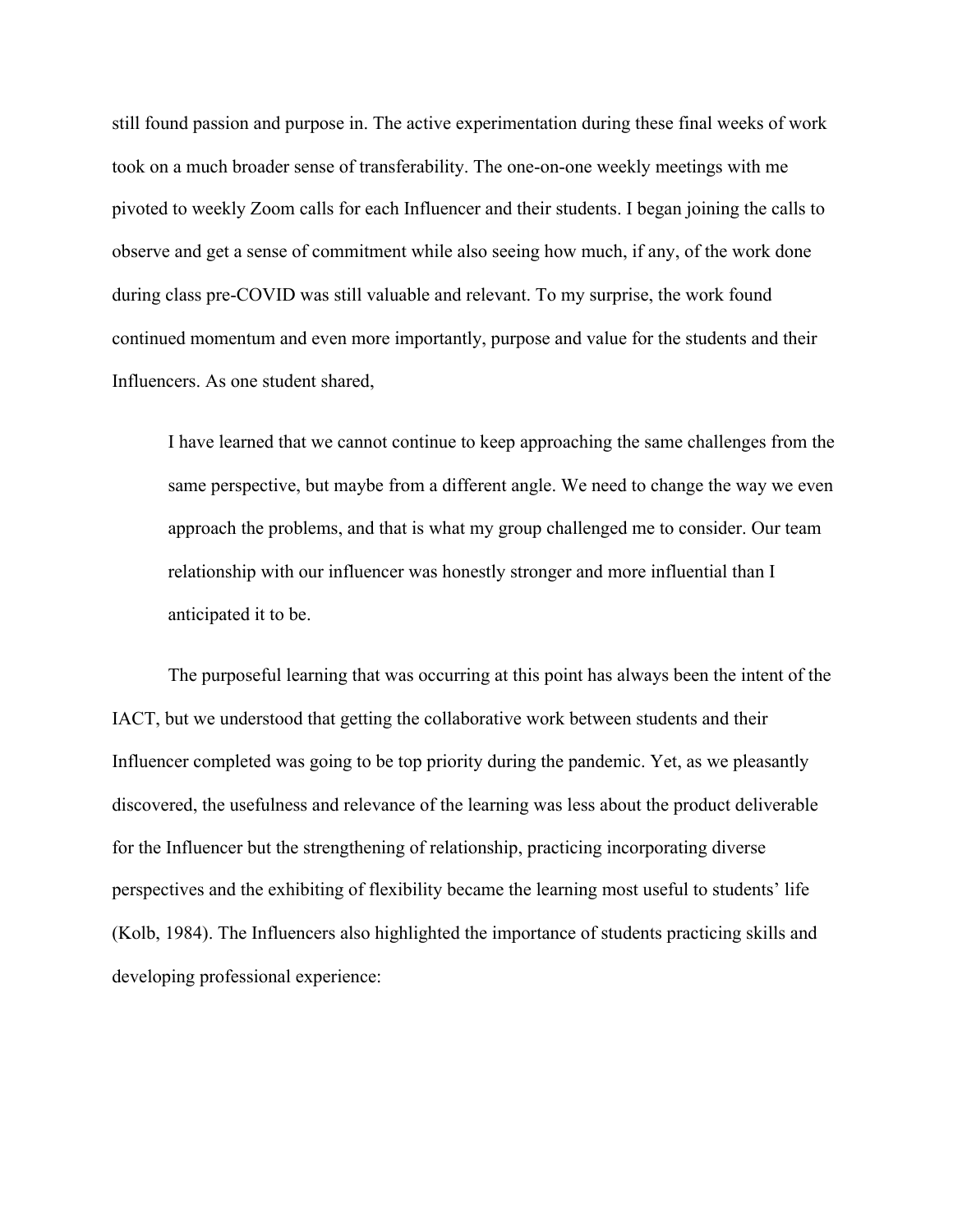[Bringing together] the diversity of thoughts and opinions, interests and passions ... is much more realistic to what happens out in the professional world than you get in a traditional higher education academic setting.

One of the benefits of a program like IACT is that it brings to the forefront that solving problems is not a straight line… These students will be set up with a skill set that is needed in the workplace: understanding themselves… [and] understanding how to solve problems holistically from a place of empathy.

Each student team and Influencer met at a minimum of five times over Zoom, where they continued to build tangible results around their earlier semester work. The canceled field tests were still designed but not necessarily executed face to face due to pandemic restrictions. Collaborative concepts went through a true iterative process and then developed. Design companies were brought into work closely on storyboards and one cohort even pitched their medical application to a set of medical venture capitalists in Boston to experience the action of sharing a medical/business technology concept and to get a sense of viability and feasibility. After this pitch, one student shared:

In reality, my team's final deliverable could never come to fruition without a massive shift in funding and ideologies in the U.S. healthcare system, but instead of encouraging us to maneuver within an already broken system, Addison (Influencer) encouraged us to be the change we want to see.

At the end of the semester, a virtual ceremony was held to debut the final deliverables for this graduating class. Here, each Influencer was able to introduce their students, their process and their deliverable. Each student team had to present their concepts and provide an appropriate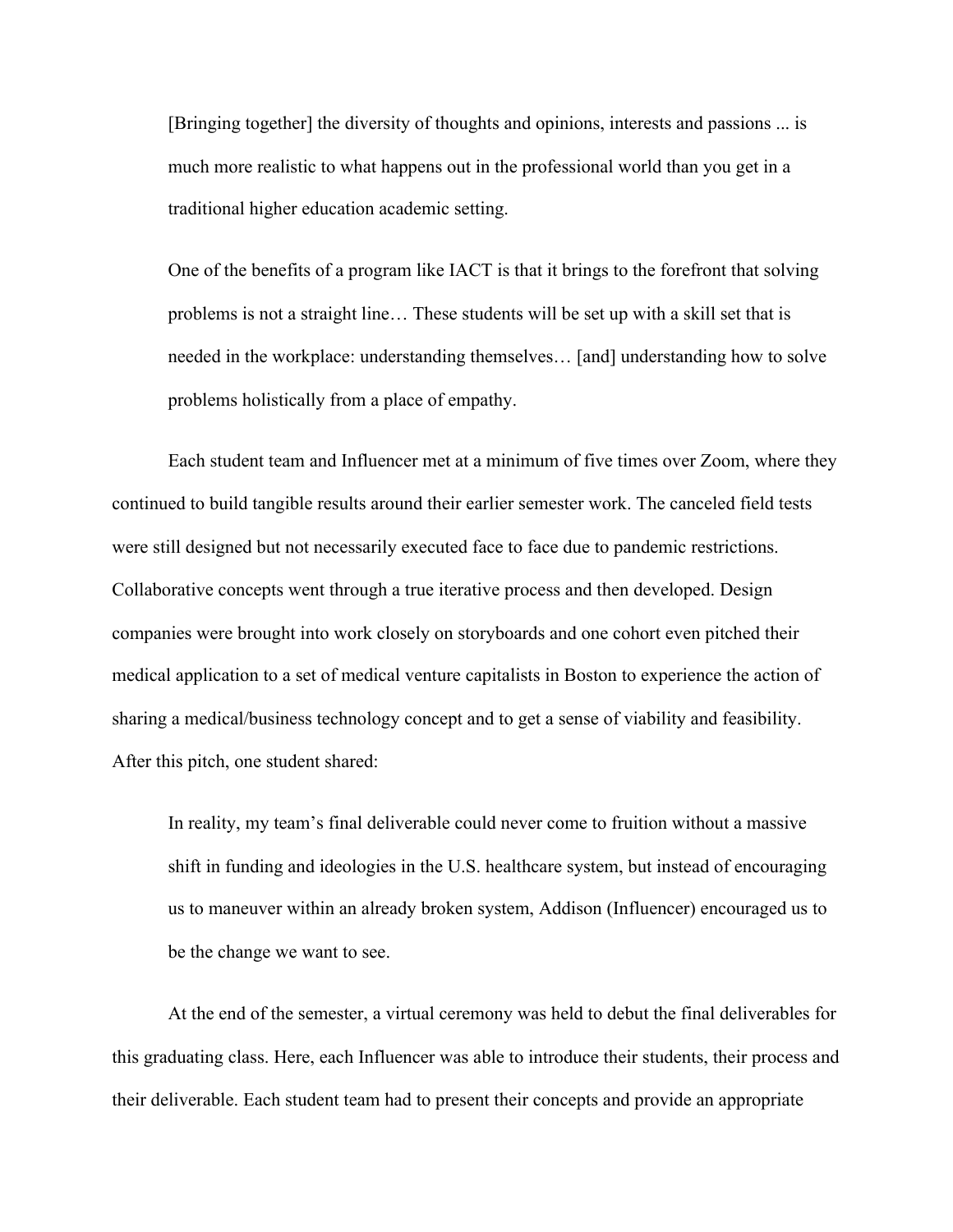human-centered story around their work, reinforcing the program's emphasis on the people-to-people relationships and personal development within their process. One Influencer team shared the following:

Once we got involved with IACT and the Influencer Program, we truly became enmeshed in the fabric of the University of Dayton and its mission of Learn, Lead, Serve. We value the real-world experience the University offers to the students and the challenge to think outside of academia into the future, taking into consideration the real humans they'll be working with as they grow into professionals.

This two-hour event was a perfect punctuation of a very odd and challenging semester that saw students working experientially in a direct and hands-on fashion, only to pivot into a virtual experiential learning model that no one had ever experienced prior.

# **Lessons Learned and Moving Forward**

This inaugural year of the program illustrated that there is great potential in how our certificate students can engage with alumni in meaningful ways that further their personal and professional development. We also discovered that largely, the process and practice of the creative competencies our Institute was built on — critical thinking, complex problem solving and collaboration with others — was the primary measure of impact, rather than the project deliverables themselves. That said, three of the projects continued to be developed with Influencers in our summer micro-internship program, where the skill building and networking continued with a different set of students.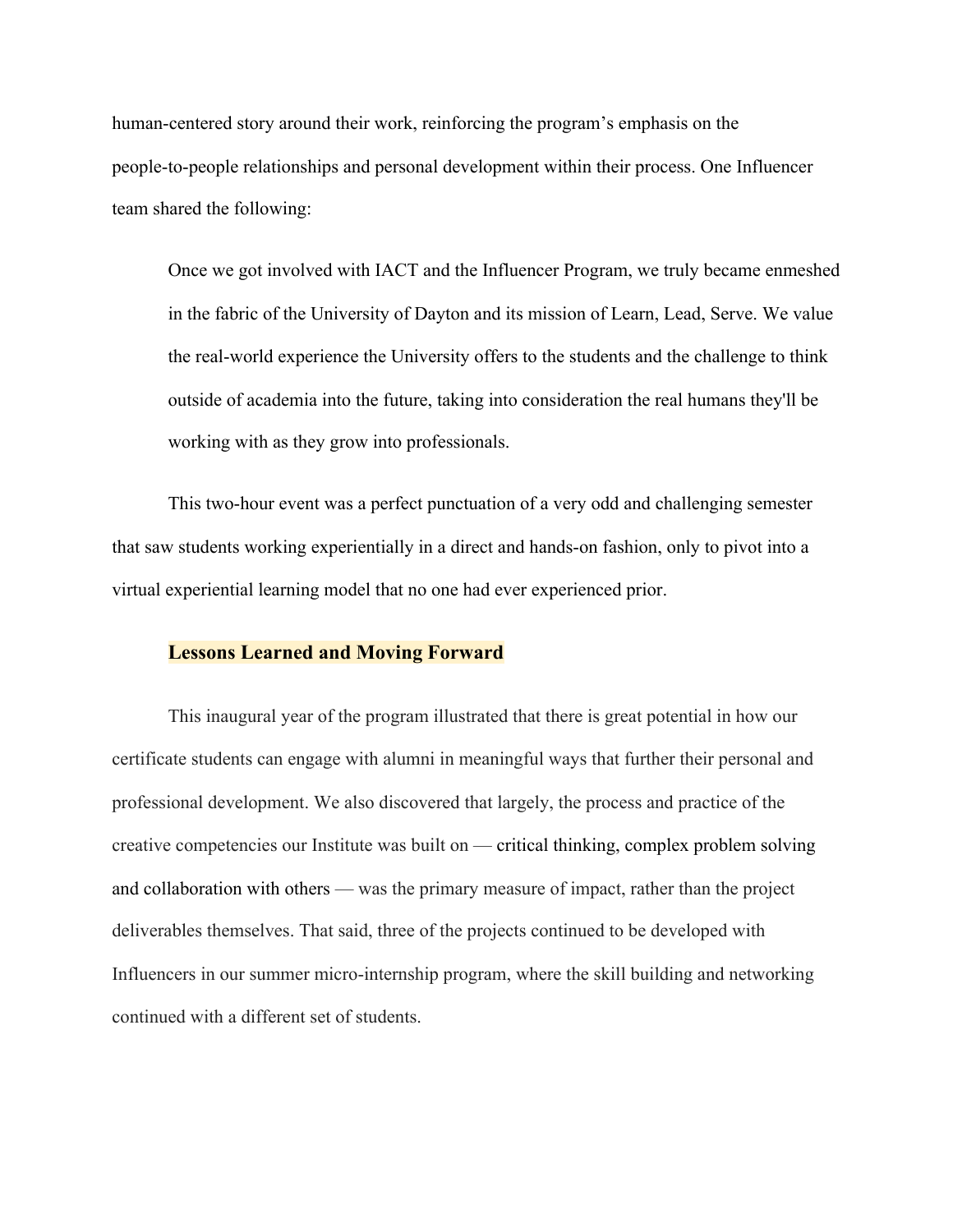We have learned that the ambiguity that we, as leaders of the Institute, thrive on, proved to be challenging for Influencers. This was compounded by overly complex vocabulary that participants struggled to keep up with. As we move into our second year of the Influencer program, we have spent considerable time honing in on the key concepts that shape our curriculum and a simpler, more accessible vocabulary. This, combined with more clearly defined outcomes, should provide new Influencers a more direct path into our process and hopefully fewer challenges in the future. Reflecting on the relationships that were built, one student shared

I continue to think about my work differently... I am starting to think about how corporations play a role for good in these societal challenges, which is new for me. This is why I reached out to our influencer after the program ended… They said they would always be willing to talk and impart whatever advice and wisdom they may have to me. I think our influencer sees the opportunities we have as students, how we think, and what we want to do with our lives, and they want to support that growth so that we can truly make a difference in the world.

For the Influencers, one identified benefit was that the program offered an opportunity for them to reconnect with their alma mater. Several cited a direct connection to the University and its students that they had not experienced previously:

IACT has given me an exciting opportunity to reconnect with the University of Dayton in ways I have previously not been able to… I found the energy, vision and purpose of the students to be really fulfilling and exciting to be around.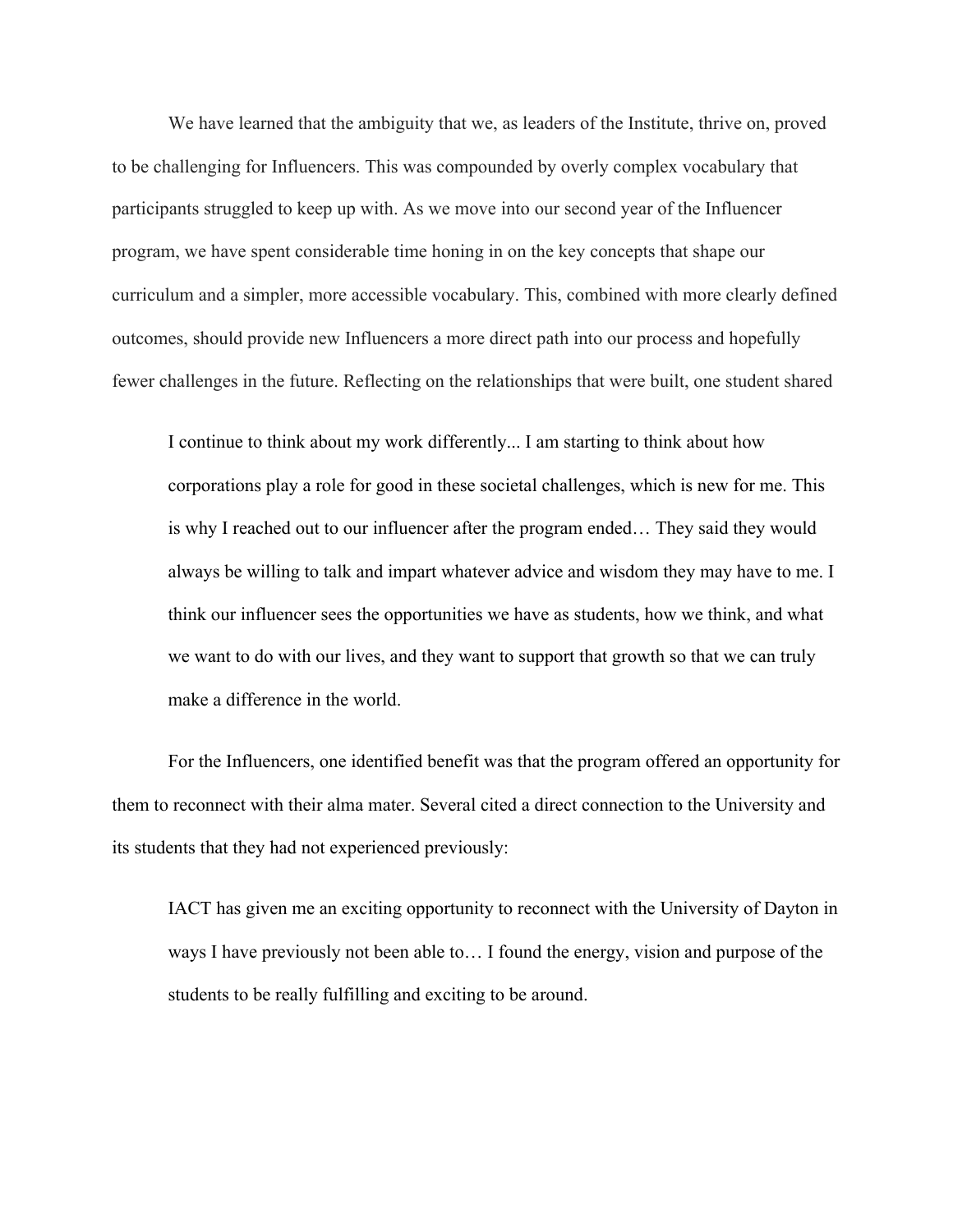IACT has been such a great way to connect back to the University in a way that I haven't been able to do in previous years. [It] created an opportunity to engage myself in a program that I wish existed when I was a student.

Despite the challenging circumstances of the spring semester, the program also demonstrated the potential for alumni impact through virtual engagement. This discovery has led to an ongoing series of "Influencer Lunch Lounges" where we invite alumni and other Institute supporters to engage with our certificate students in a casual networking discussion via Zoom. This is one of several tactics that have helped shape a new alumni engagement strategy for our Institute. We still face the challenge of scalability and sustaining momentum with alumni participation, especially as our certificate student population grows. However, we feel confident that new strategies will build a larger pool of interested alumni that then funnels into deeper engagement and advocacy for our Institute. The response we received from Influencers regarding their relationship with the University mirrors the outcomes in other student-alumni mentorship programs, providing a path for strategic alumni engagement that leads to long-term support (Vieregger and Bryant, 2020). In sum, we feel that we have developed a framework for our Institute that advances the experiential learning impact on our students as well as providing meaningful engagement for alumni.

# **References**

Adobe (2018). *Creative problem solving in schools.* <http://cps.adobeeducate.com/GlobalStudy>

Baxter Magolda, B.M. (2001). *Making their own way: Narratives for transforming higher education to promote self-development.* Sterling, VA: Stylus.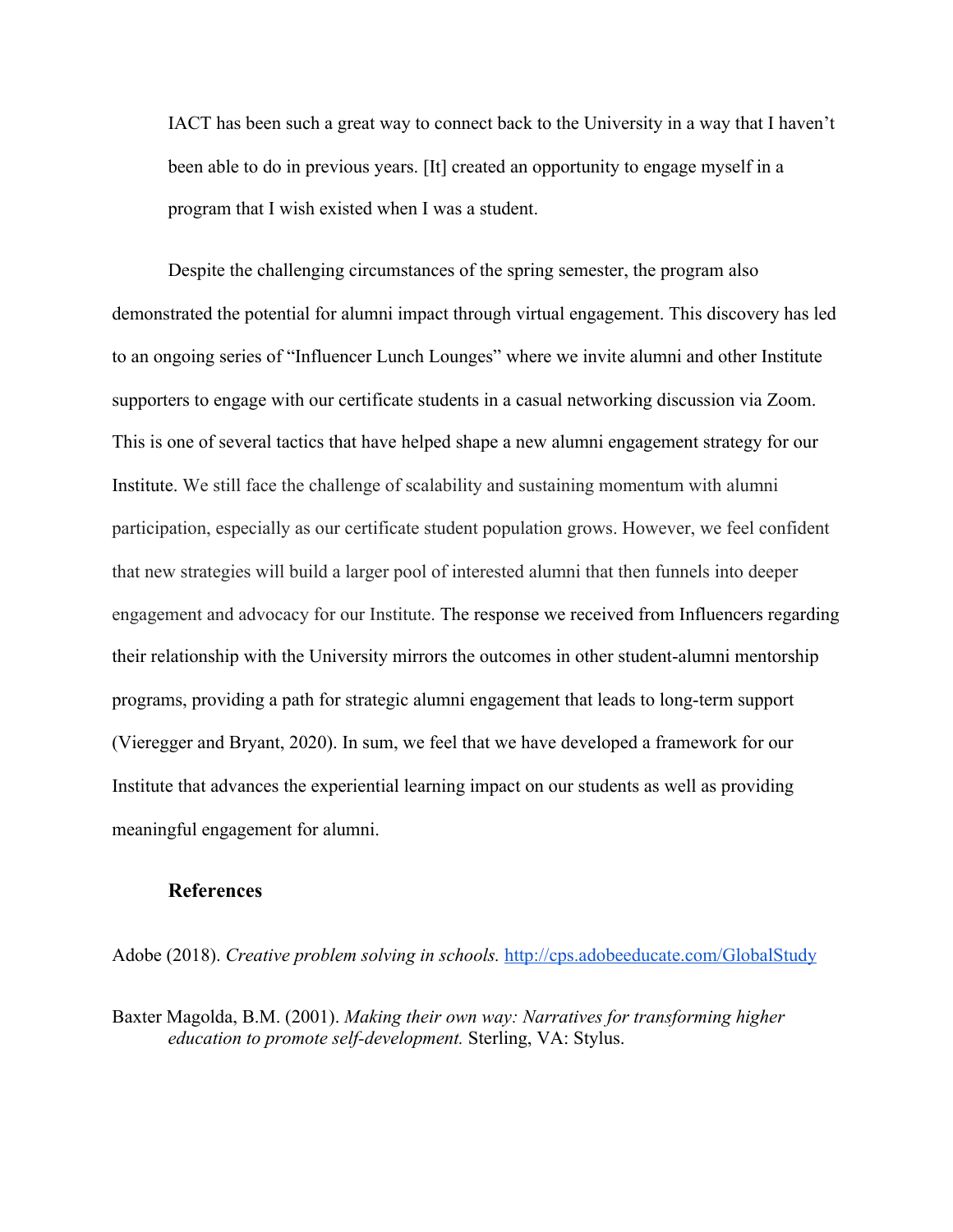Baxter Magolda, B.M (2009). *Authoring your life: Developing an internal voice to navigate life's challenges*. Sterling, VA: Stylus.

Brown, T. (2008). Design Thinking. *Harvard Business Review*, *86*(6), 84–92.

- Carl Vieregger & Andrew Bryant (2020) Student-alumni mentoring in the business capstone: An opportunity to both cap and bridge the undergraduate experience, Journal ofEducation for Business, 95:5, 335-343, DOI: 10.1080/08832323.2019.1646700
- Eyler, J. (2015, January 5). *The Power of Experiential Education.* [https://www.aacu.org/publications-research/periodicals/power-experiential-education.](https://www.aacu.org/publications-research/periodicals/power-experiential-education)
- International Bureau of Education. Transdisciplinary approach. International Bureau of Education.

http://www.ibe.unesco.org/en/glossary-curriculum-terminology/t/transdisciplinary-approa ch

Kolb, D. A. (1984). *Experiential Learning: Experience as the Source of Learning and Development*. Prentice Hall.

NACE staff. (2020, January 13). Key Attributes Employers Want to See on Students' Resumes. National Association of Colleges and Employers.

[https://www.naceweb.org/talent-acquisition/candidate-selection/key-attributes-employers](https://www.naceweb.org/talent-acquisition/candidate-selection/key-attributes-employers-want-to-see-on-students-resumes/) [-want-to-see-on-students-resumes/](https://www.naceweb.org/talent-acquisition/candidate-selection/key-attributes-employers-want-to-see-on-students-resumes/)

Roberts, J. W. (2016). *Experiential Education in the College Context : What It Is, How It Works, and Why It Matters*. Routledge.